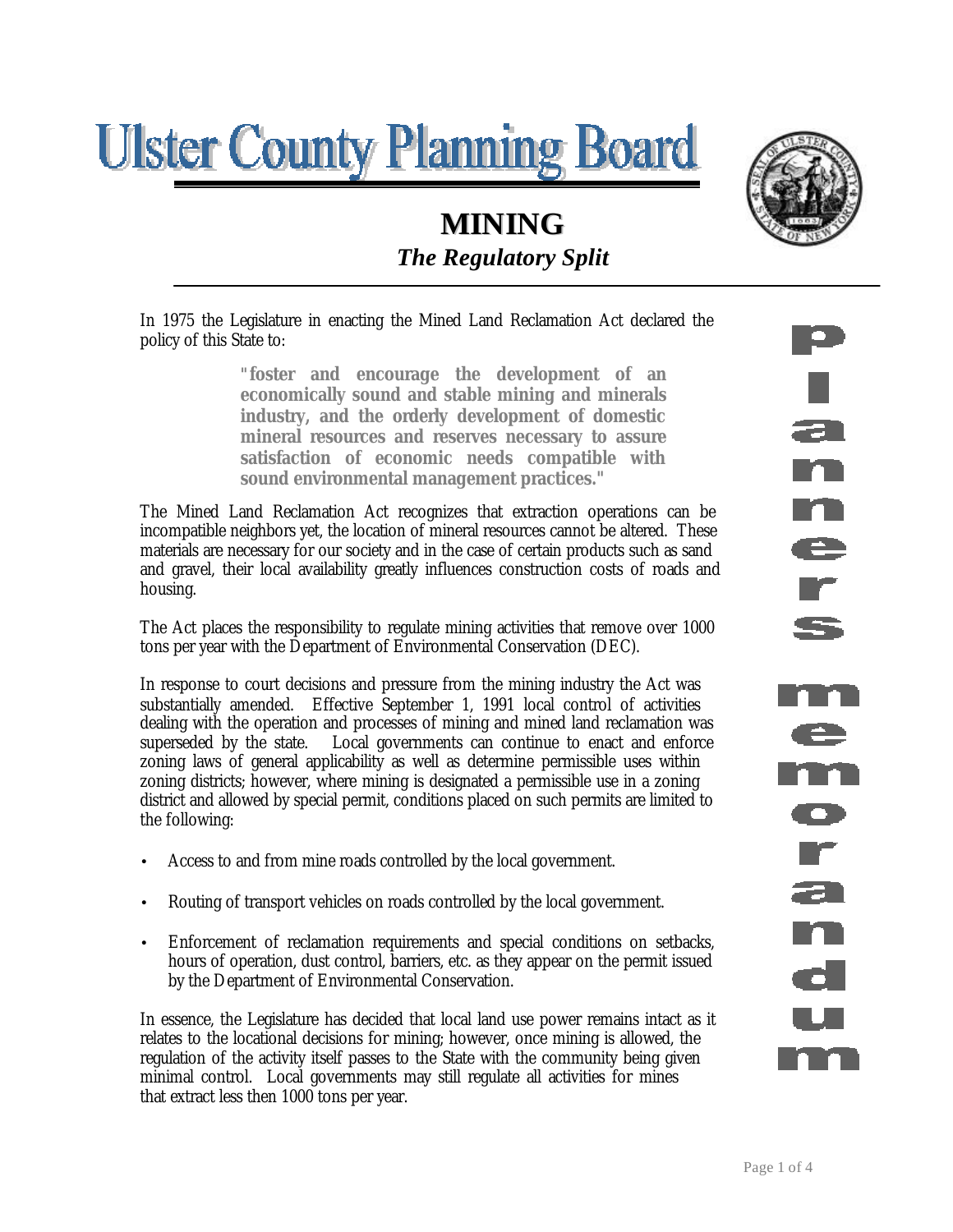Mining - The Regulatory Split Contract Contract Contract Contract Contract October 1993

#### **COMMUNITY RESPONSE**

The amendments to the Act greatly impact a community's ability to enforce regulations relating to the operation of mines over 1000 tons per year. This calls for a revised approach to these mines within the zoning statute. Several options are available:

- ♦ Mining operations can be removed as permissible uses from existing districts. This option has the advantage of being the easiest to implement. However, legitimate mineral resource areas that could be developed with little community impact may be lost.
- ♦ Overlay districts offer another alternative. These should be structured to delineate areas where mining is permitted only if it meets the minimum locational criteria contained in the overlay. Criteria that could be part of the overlay district include minimum distances from residences, schools, aquifers, wetlands, lakes, streams, and other sensitive areas as well as access requirements such as requiring frontage on a state or county road. This would allow the community to treat those "quality-of-life" issues associated with mining on a locational rather than operational basis. Mining operations meeting these conditions would then be allowed subject to a special permit. It should be recognized that the special permit decisions would be limited to the permissible issues under the State Statute but the mine would be required to show that it meets the locational conditions contained in the overlay district in order to be eligible for the special permit.
- ♦ Floating zones are another means of mine regulation within the confines of the Act's amendments. Conditions, similar to those in an overlay, district would provide a basis for the local governing body to consider the establishment of the zone. A mining operation would be required to undergo scrutiny similar to a rezoning process before approval is given. This process offers the advantage of resting the decision with the local governing body that has a wide discretion on matters relating to zoning.

#### **MINING ACTIVITIES**

The Mined Land Reclamation Act contains provisions on the information necessary for the filing of mining plans and reports. Working with the DEC and utilizing the SEQR process a community should be able to obtain additional information and establish or perhaps require mitigation measures the municipality considers essential. Appropriate items include: information on the depth to water table, quantity of material to be removed, proposed hours of operation, traffic and access points, equipment to be used on site, processing requirements, mine security, lighting, location of fuel storage, spill containment provisions, and disposal of cut and slash. The community should request that the Department of Environmental Conservation address its concerns and needs by incorporating the necessary conditions into the permit issued by the DEC.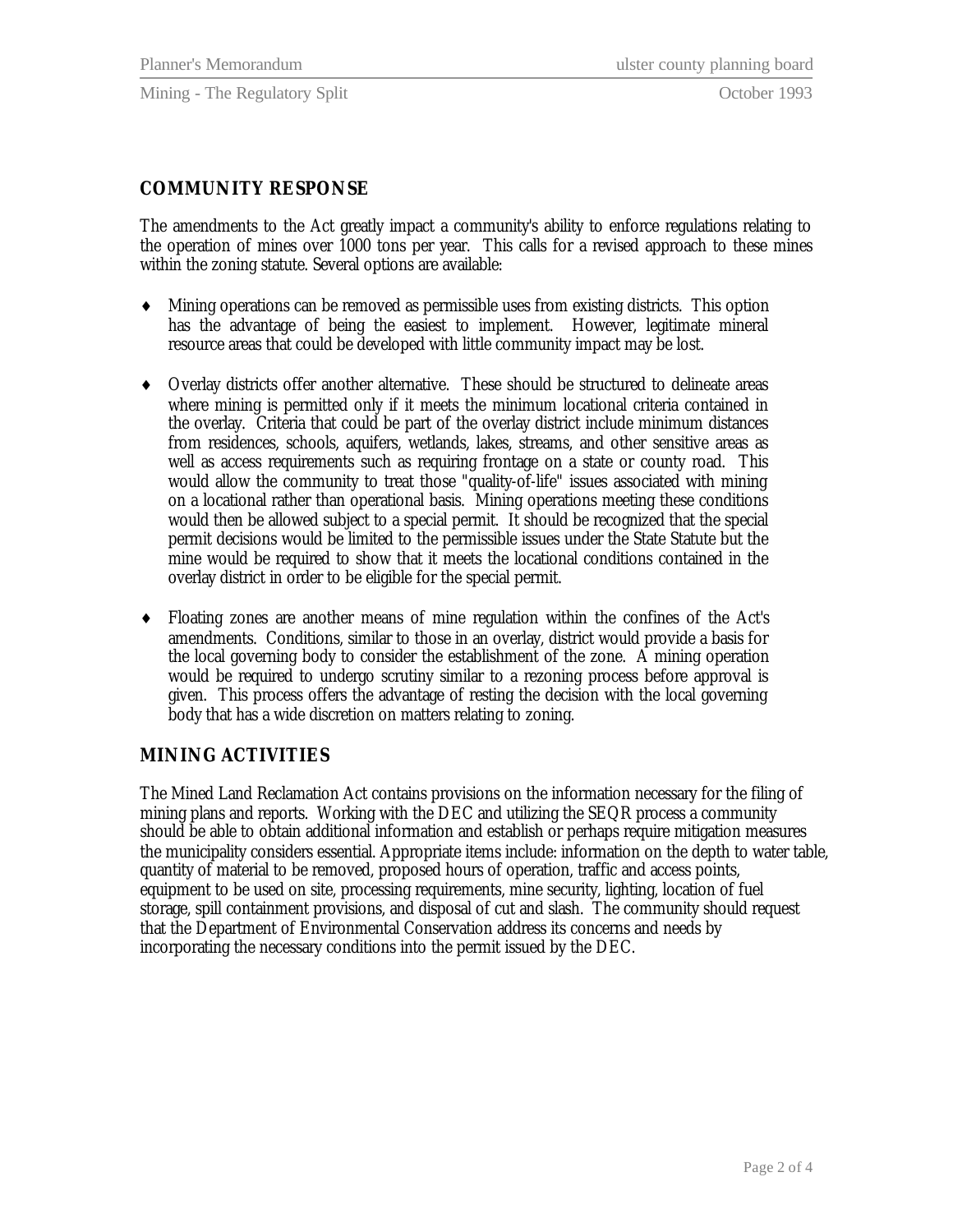The following standards pertain to unconsolidated materials. DEC should be asked to incorporate into its permit those that are deemed appropriate.

- **Groundwater** presence and movement through the mining site should be established with borings and/or monitoring wells. These borings can also be used to determine depth of material and any rock that may be encountered. Mine floor elevation should be set above the water table found during borings. Mining below water table could be allowed if a drainage or siltation pond is incorporated into plans.
- **Disturbed areas** size should be limited depending on the depth of material and size of the mine. For larger mines five acres is a good limitation. Each five acre section should have a detailed mining, drainage and reclamation plan. In addition, an estimate on amount of material removed and time frame should be required. If the mine will be operated in phases then information for the five acre sections within each phase should required before mining of that phase can begin. No more than two five acre sections should be open at one time: one for actual mining and one undergoing restoration.
- **Buffer areas** buffers should be a minimum of 50 feet. Additional buffer areas may be based on the change in contours, site visibility, surrounding land uses as well as buffers required by the underlying zoning district. Buffer areas should be staked in the field to avoid encroachment.
- **Screening** Mining plans should show areas where screening will be necessary. Plans should indicate actual size of screening to be planted. In addition, planting of thorny shrubs and bushes should be considered to hinder mine access. Planting of buffer areas should be accomplished before mining can commence except where overburden will be used to create berms
- **Overburden** topsoil should be stored and used for reclamation. Locations of areas used for storage of topsoil and overburden should be shown if located out of section. Topsoil storage can be utilized to create berms to aid in site screening. Overburden to be removed should be limited to an area that will be mined in a single season.
- **Processing facilities** washing, screening and crushing facilities are usually associated with mining. These produce noise, dust and require areas for stockpiles. Siting of these facilities is crucial and should be clearly identified on the mining plan. If these will move with the mine, location within each section should be shown.
- **Operation and maintenance** the use of equipment on-site should be established in terms of hours, types and associated facilities. Logbooks should be required to insure operator compliance. These can serve as a source of information for the number of trucks leaving the site as well as the amount of material being removed. They can aid in problem solving when neighbors complain about traffic or noise or when reclamation lags due to mine stagnation.
- **Fencing** if not required initially should be made conditional depending on the ability to control access to the site. Fencing should be considered adjacent to residential areas and public roads.